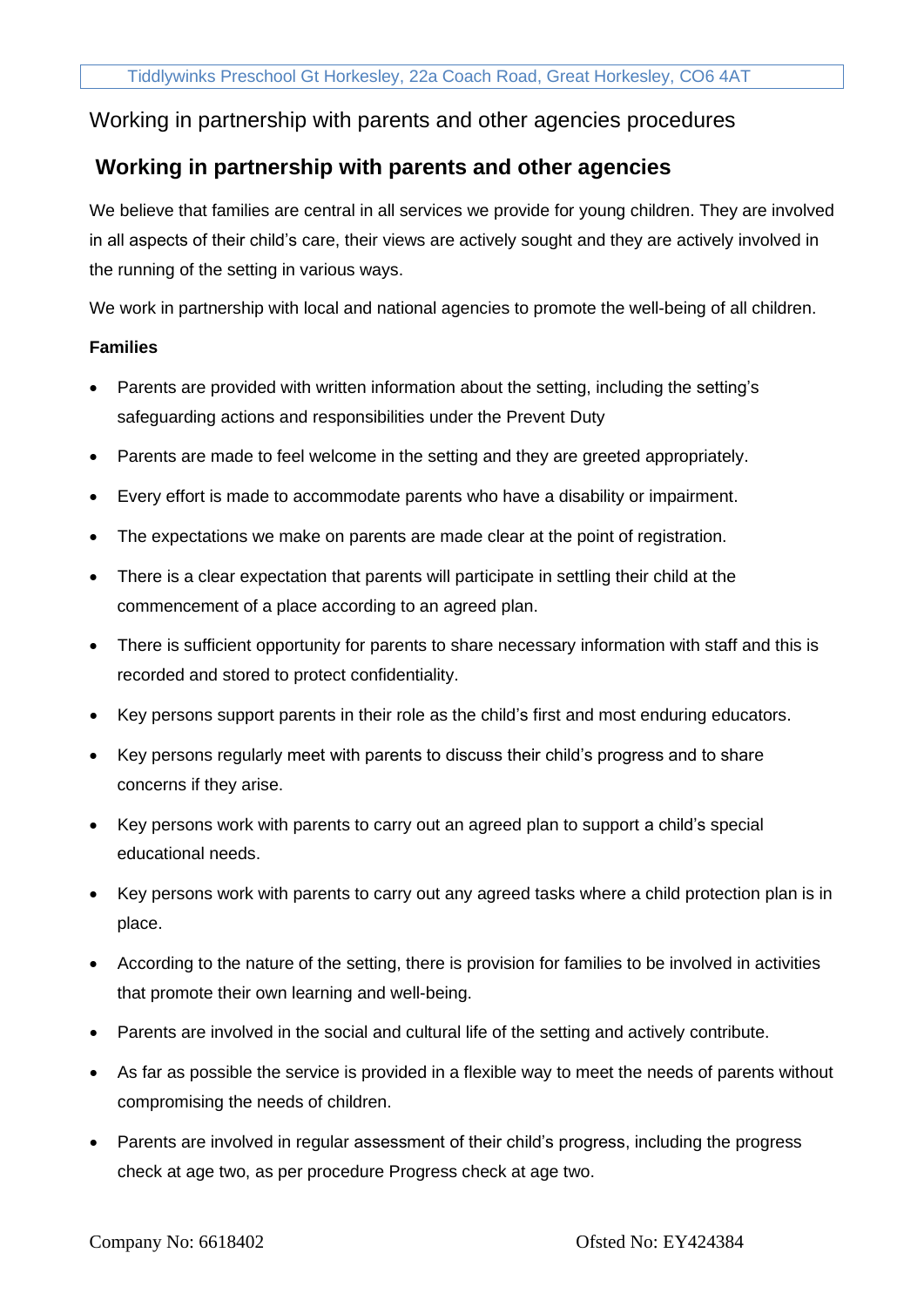- There are effective means for communicating with parents on all relevant matters and Complaints procedure for parents and service users is referred to when necessary.
- Every effort is made to provide an interpreter for parents who speak a language other than English and to provide translated written materials.
- Information about a child and their family is kept confidential within the setting. The exception to this is where there is cause to believe that a child may be suffering, or is likely to suffer, significant harm, or where there are concerns regarding their child's development that need to be shared with another agency. Parental permission will be sought unless there are reasons not to, to protect the safety of the child.
- Parental consent is sought to administer medication, take a child for emergency treatment, take a child on an outing and take photographs for the purposes of record keeping.
- Parents' views are sought regarding changes in the delivery of the service
- Parents are actively encouraged to participate in decision making processes via a parent forum.
- There are opportunities for parents to take active roles in supporting their child's learning in the setting: informally through helping out or activities with their child, or through structured projects engaging parents and staff in their child's learning.

### **Agencies**

- We work in partnership or in tandem with local and national agencies to promote the wellbeing of children.
- Procedures are in place for sharing of information about children and families with other agencies, as out in procedures Confidentiality, recording and sharing information.
- Information shared by other agencies (third party information) is also kept in confidence and not shared without consent from that agency.
- When working in partnership with staff from other agencies, individuals are made to feel welcome in the setting and professional roles are respected.
- Staff follow the protocols for working with agencies, for example on child protection.
- Staff from other agencies do not have unsupervised access to the child they are visiting in the setting and do not have access to any other children during their visit.
- Staff do not casually share information or seek informal advice about any named child/family.
- We consult with and signpost to local and national agencies who offer a wealth of advice and information promoting staff understanding of issues facing them in their work and who can

Page **2** of **3** provide support and information for families. For example, ethnic/cultural organisations,